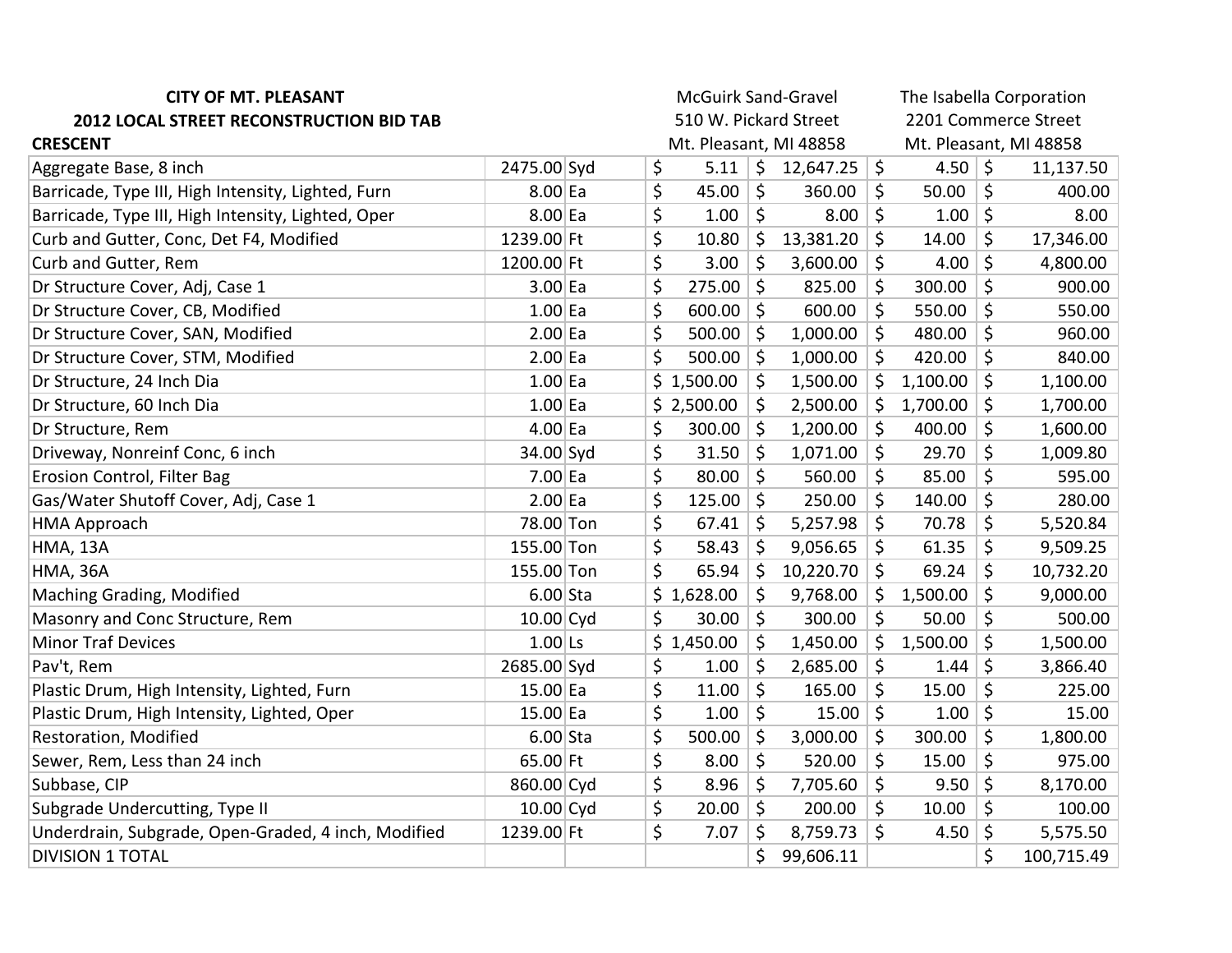| <b>CITY OF MT. PLEASANT</b><br>2012 LOCAL STREET RECONSTRUCTION BID TAB |             |  |    | <b>McGuirk Sand-Gravel</b><br>510 W. Pickard Street<br>Mt. Pleasant, MI 48858 |         |           | The Isabella Corporation<br>2201 Commerce Street<br>Mt. Pleasant, MI 48858 |          |    |           |
|-------------------------------------------------------------------------|-------------|--|----|-------------------------------------------------------------------------------|---------|-----------|----------------------------------------------------------------------------|----------|----|-----------|
| <b>LINCOLN</b>                                                          |             |  |    |                                                                               |         |           |                                                                            |          |    |           |
| Aggregate Base, 8 inch                                                  | 1462.00 Syd |  | \$ | 5.11                                                                          | \$      | 7,470.82  | $\zeta$                                                                    | 4.50     | \$ | 6,579.00  |
| Barricade, Type III, High Intensity, Lighted, Furn                      | $4.00$ Ea   |  | \$ | 45.00                                                                         | \$      | 180.00    | \$                                                                         | 50.00    | \$ | 200.00    |
| Barricade, Type III, High Intensity, Lighted, Oper                      | $4.00$ Ea   |  | \$ | 1.00                                                                          | $\zeta$ | 4.00      | \$                                                                         | 1.00     | \$ | 4.00      |
| Curb and Gutter, Conc, Det F4, Modified                                 | 75.00 Ft    |  | \$ | 20.00                                                                         | $\zeta$ | 1,500.00  | \$                                                                         | 17.00    | \$ | 1,275.00  |
| Curb and Gutter, Rem                                                    | 75.00 Ft    |  | \$ | 5.00                                                                          | \$      | 375.00    | \$                                                                         | 7.00     | \$ | 525.00    |
| Dr Structure (San), 8 inch, Modified                                    | $2.00$ Ea   |  |    | \$1,600.00                                                                    | \$      | 3,200.00  | \$                                                                         | 1,785.00 | \$ | 3,570.00  |
| Dr Structure Cover, Adj, Case 1                                         | $2.00$ Ea   |  | \$ | 275.00                                                                        | \$      | 550.00    | \$                                                                         | 300.00   | \$ | 600.00    |
| Dr Structure Cover, SAN, Modified                                       | $2.00$ Ea   |  | \$ | 500.00                                                                        | \$      | 1,000.00  | \$                                                                         | 480.00   | \$ | 960.00    |
| Erosion Control, Filter Bag                                             | $4.00$ Ea   |  | \$ | 80.00                                                                         | $\zeta$ | 320.00    | \$                                                                         | 85.00    | \$ | 340.00    |
| <b>HMA, 13A</b>                                                         | 112.00 Ton  |  | \$ | 58.43                                                                         | \$      | 6,544.16  | \$                                                                         | 61.35    | \$ | 6,871.20  |
| <b>HMA, 36A</b>                                                         | 112.00 Ton  |  | \$ | 65.94                                                                         | \$      | 7,385.28  | \$                                                                         | 69.24    | \$ | 7,754.88  |
| Maching Grading, Modified                                               | $4.20$ Sta  |  | \$ | 605.00                                                                        | \$      | 2,541.00  | $\zeta$                                                                    | 750.00   | \$ | 3,150.00  |
| <b>Minor Traf Devices</b>                                               | $1.00$ Ls   |  |    | \$3,400.00                                                                    | \$      | 3,400.00  | Ŝ.                                                                         | 1,000.00 | \$ | 1,000.00  |
| Pav't, Rem                                                              | 1462.00 Syd |  | \$ | 1.00                                                                          | \$      | 1,462.00  | \$                                                                         | 1.44     | \$ | 2,105.28  |
| Plastic Drum, High Intensity, Lighted, Furn                             | 15.00 Ea    |  | \$ | 11.00                                                                         | \$      | 165.00    | \$                                                                         | 10.00    | \$ | 150.00    |
| Plastic Drum, High Intensity, Lighted, Oper                             | 15.00 Ea    |  | \$ | 1.00                                                                          | \$      | 15.00     | \$                                                                         | 1.00     | \$ | 15.00     |
| Preconstruction Audio Video Recording                                   | $1.00$ Ls   |  |    | \$1,185.00                                                                    | \$      | 1,185.00  | Ŝ.                                                                         | 1,250.00 | \$ | 1,250.00  |
| Restoration, Modified                                                   | $4.20$ Sta  |  | \$ | 262.00                                                                        | \$      | 1,100.40  | \$                                                                         | 300.00   | \$ | 1,260.00  |
| Sewer (San), 6 inch, Modified                                           | 210.00 Ft   |  | \$ | 20.15                                                                         | \$      | 4,231.50  | \$                                                                         | 21.00    | \$ | 4,410.00  |
| Sewer (San), 8 inch, Modified                                           | 398.00 Ft   |  | \$ | 28.20                                                                         | \$      | 11,223.60 | \$                                                                         | 27.00    | \$ | 10,746.00 |
| Subbase, CIP                                                            | 163.00 Cyd  |  | \$ | 0.01                                                                          | \$      | 1.63      | \$                                                                         | 7.00     | \$ | 1,141.00  |
| Subgrade Undercutting, Type II                                          | 25.00 Cyd   |  | \$ | 0.01                                                                          | \$      | 0.25      | $\zeta$                                                                    | 10.00    | \$ | 250.00    |
| <b>DIVISION 2 TOTAL</b>                                                 |             |  |    |                                                                               | \$      | 53,854.64 |                                                                            |          | \$ | 54,156.36 |

TOTAL \$153,460.75 \$153,460.75 \$153,460.75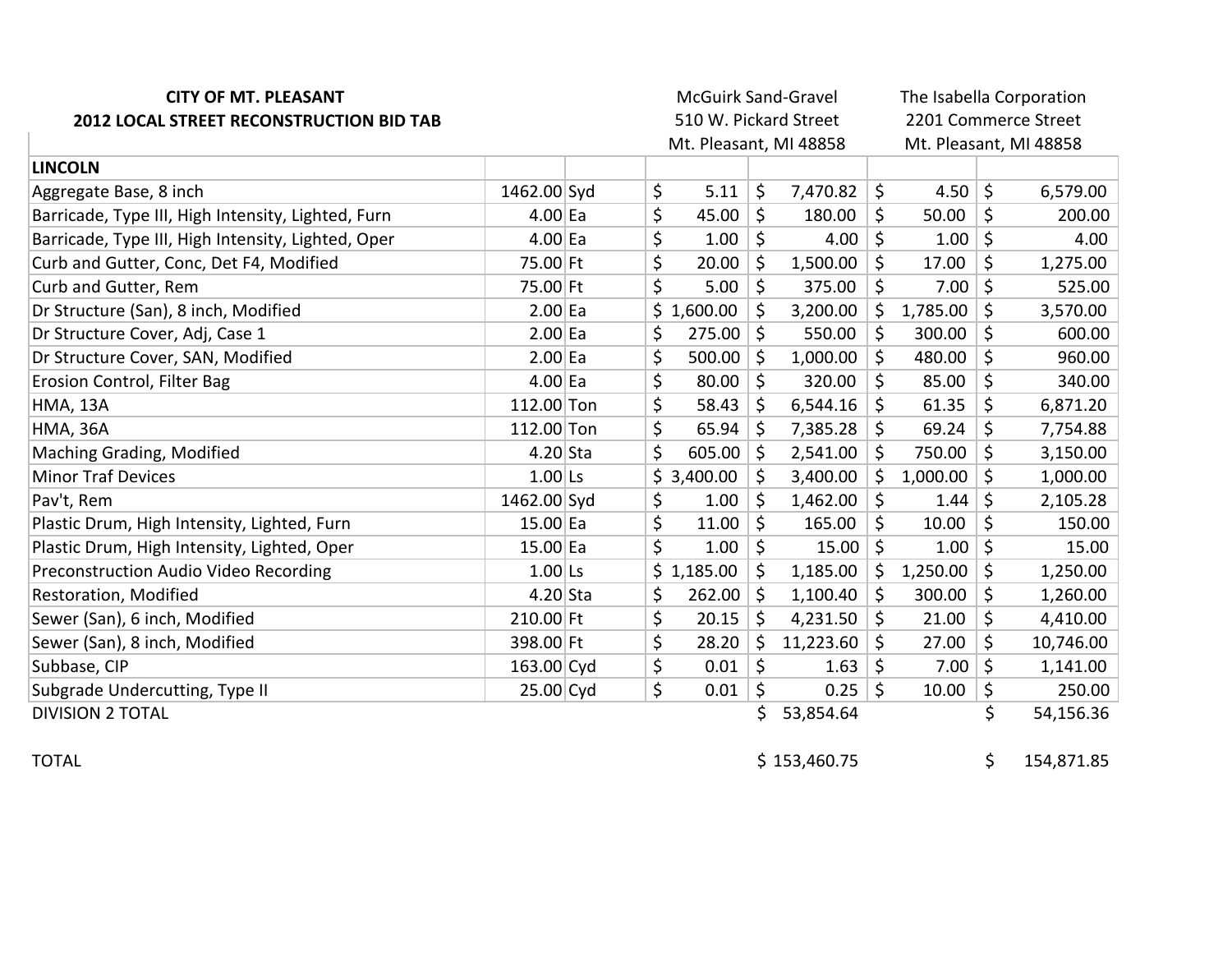| <b>CITY OF MT. PLEASANT</b>                         | <b>Malley Construction</b> |  |    |                        |         |                      | Robbin Harsh Excavating |          |             |            |
|-----------------------------------------------------|----------------------------|--|----|------------------------|---------|----------------------|-------------------------|----------|-------------|------------|
| 2012 LOCAL STREET RECONSTRUCTION BID TAB            | 1531 N. Lincoln Road       |  |    |                        |         | 9395 S. Clare Avenue |                         |          |             |            |
| <b>CRESCENT</b>                                     |                            |  |    | Mt. Pleasant, MI 48858 |         |                      | Clare, MI 48617         |          |             |            |
| Aggregate Base, 8 inch                              | 2475.00 Syd                |  | \$ | 3.75                   | $\zeta$ | 9,281.25             | \$                      | 8.20 \$  |             | 20,295.00  |
| Barricade, Type III, High Intensity, Lighted, Furn  | $8.00$ Ea                  |  | \$ | 45.00                  | \$      | 360.00               | \$                      | 80.00    | \$          | 640.00     |
| Barricade, Type III, High Intensity, Lighted, Oper  | $8.00$ Ea                  |  | \$ | 1.00                   | \$      | 8.00                 | \$                      | 2.50     | $\zeta$     | 20.00      |
| Curb and Gutter, Conc, Det F4, Modified             | 1239.00 Ft                 |  | \$ | 12.50                  | \$      | 15,487.50            | \$                      | 12.65    | \$          | 15,673.35  |
| Curb and Gutter, Rem                                | 1200.00 Ft                 |  | \$ | 3.00                   | \$      | 3,600.00             | \$                      | 1.50     | \$          | 1,800.00   |
| Dr Structure Cover, Adj, Case 1                     | $3.00$ Ea                  |  | \$ | 333.00                 | \$      | 999.00               | \$                      | 300.00   | \$          | 900.00     |
| Dr Structure Cover, CB, Modified                    | $1.00$ Ea                  |  | \$ | 533.00                 | \$      | 533.00               | \$                      | 700.00   | \$          | 700.00     |
| Dr Structure Cover, SAN, Modified                   | $2.00$ Ea                  |  | \$ | 450.00                 | \$      | 900.00               | \$                      | 700.00   | \$          | 1,400.00   |
| Dr Structure Cover, STM, Modified                   | $2.00$ Ea                  |  | \$ | 450.00                 | \$      | 900.00               | \$                      | 700.00   | \$          | 1,400.00   |
| Dr Structure, 24 Inch Dia                           | $1.00$ Ea                  |  |    | \$1,275.00             | \$      | 1,275.00             | \$                      | 1,100.00 | \$          | 1,100.00   |
| Dr Structure, 60 Inch Dia                           | $1.00$ Ea                  |  |    | \$2,115.00             | \$      | 2,115.00             | \$                      | 4,500.00 | \$          | 4,500.00   |
| Dr Structure, Rem                                   | $4.00$ Ea                  |  | \$ | 250.00                 | \$      | 1,000.00             | \$                      | 900.00   | \$          | 3,600.00   |
| Driveway, Nonreinf Conc, 6 inch                     | 34.00 Syd                  |  | \$ | 43.00                  | \$      | 1,462.00             | \$                      | 32.00    | \$          | 1,088.00   |
| Erosion Control, Filter Bag                         | $7.00$ Ea                  |  | \$ | 90.00                  | \$      | 630.00               | \$                      | 85.00    | \$          | 595.00     |
| Gas/Water Shutoff Cover, Adj, Case 1                | $2.00$ Ea                  |  | \$ | 100.00                 | \$      | 200.00               | \$                      | 175.00   | \$          | 350.00     |
| <b>HMA Approach</b>                                 | 78.00 Ton                  |  | \$ | 68.00                  | \$      | 5,304.00             | \$                      | 80.00    | \$          | 6,240.00   |
| <b>HMA, 13A</b>                                     | 155.00 Ton                 |  | \$ | 60.00                  | \$      | 9,300.00             | \$                      | 91.30    | \$          | 14,151.50  |
| <b>HMA, 36A</b>                                     | 155.00 Ton                 |  | \$ | 66.00                  | \$      | 10,230.00            | \$                      | 77.00    | \$          | 11,935.00  |
| Maching Grading, Modified                           | $6.00$ Sta                 |  |    | \$1,950.00             | \$      | 11,700.00            | \$                      | 450.00   | \$          | 2,700.00   |
| Masonry and Conc Structure, Rem                     | $10.00$ Cyd                |  | \$ | 45.00                  | $\zeta$ | 450.00               | \$                      | 35.00    | \$          | 350.00     |
| <b>Minor Traf Devices</b>                           | $1.00$ Ls                  |  |    | \$1,428.25             | \$      | 1,428.25             | \$                      | 1,250.00 | \$          | 1,250.00   |
| Pav't, Rem                                          | 2685.00 Syd                |  | \$ | 1.90                   | \$      | 5,101.50             | \$                      | 1.50     | \$          | 4,027.50   |
| Plastic Drum, High Intensity, Lighted, Furn         | $15.00$ Ea                 |  | \$ | 11.00                  | \$      | 165.00               | \$                      | 25.00    | \$          | 375.00     |
| Plastic Drum, High Intensity, Lighted, Oper         | $15.00$ Ea                 |  | \$ | 1.00                   | $\zeta$ | 15.00                | \$                      | 2.50     | $\varsigma$ | 37.50      |
| Restoration, Modified                               | $6.00$ Sta                 |  | \$ | 546.00                 | \$      | 3,276.00             | \$                      | 275.00   | \$          | 1,650.00   |
| Sewer, Rem, Less than 24 inch                       | 65.00 Ft                   |  | \$ | 17.00                  | $\zeta$ | 1,105.00             | \$                      | 11.00    | \$          | 715.00     |
| Subbase, CIP                                        | 860.00 Cyd                 |  | \$ | 2.50                   | $\zeta$ | 2,150.00             | \$                      | 9.25     | \$          | 7,955.00   |
| Subgrade Undercutting, Type II                      | $10.00$ Cyd                |  | \$ | 13.00                  | $\zeta$ | 130.00               | \$                      | 15.00    | \$          | 150.00     |
| Underdrain, Subgrade, Open-Graded, 4 inch, Modified | 1239.00 Ft                 |  | \$ | 5.50                   | \$      | 6,814.50             | \$                      | 10.50    | \$          | 13,009.50  |
| <b>DIVISION 1 TOTAL</b>                             |                            |  |    |                        | \$      | 95,920.00            |                         |          | \$          | 118,607.35 |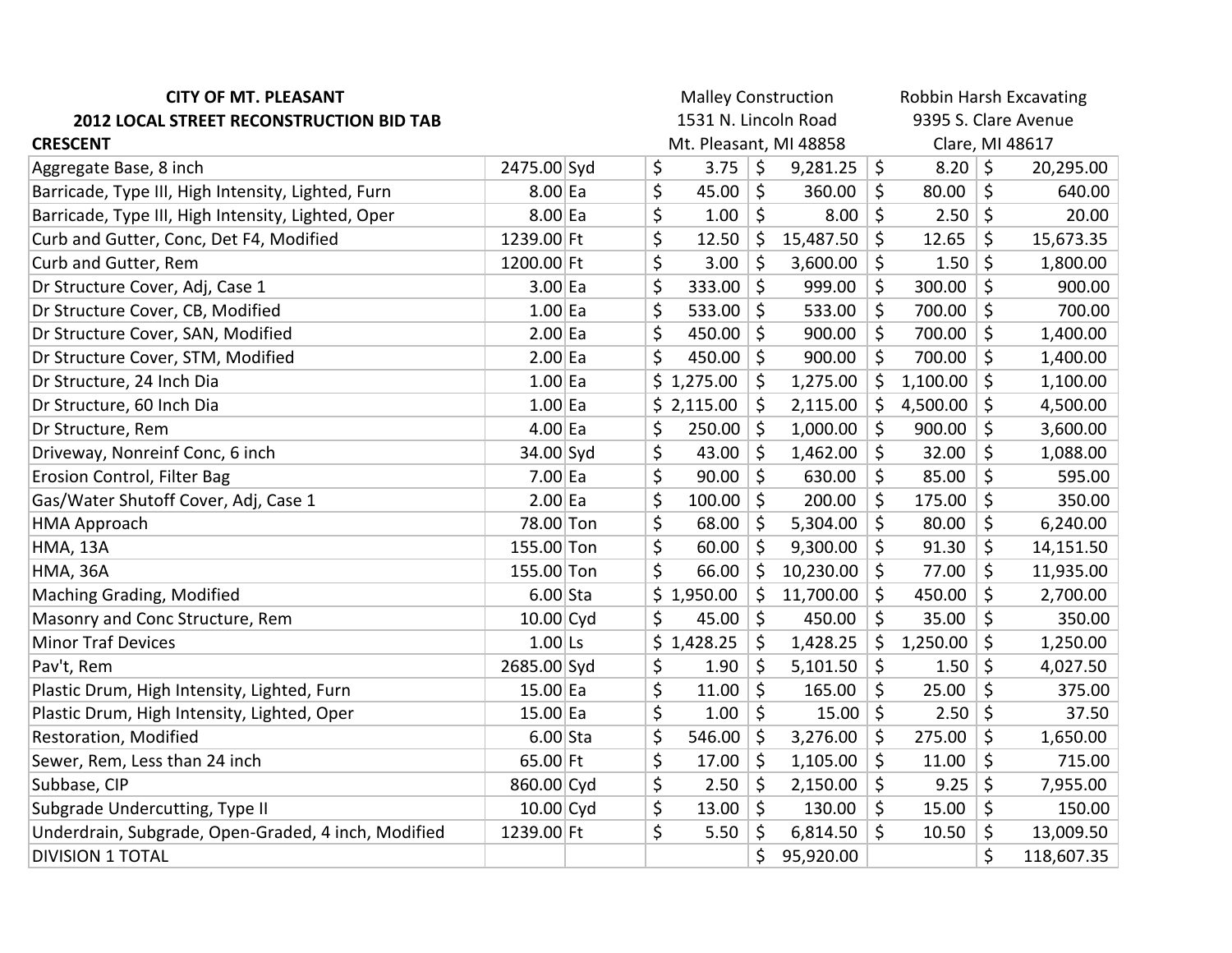| <b>CITY OF MT. PLEASANT</b><br>2012 LOCAL STREET RECONSTRUCTION BID TAB |             |  | <b>Malley Construction</b><br>1531 N. Lincoln Road |                        |         | Robbin Harsh Excavating<br>9395 S. Clare Avenue |                 |          |         |           |  |
|-------------------------------------------------------------------------|-------------|--|----------------------------------------------------|------------------------|---------|-------------------------------------------------|-----------------|----------|---------|-----------|--|
|                                                                         |             |  |                                                    | Mt. Pleasant, MI 48858 |         |                                                 | Clare, MI 48617 |          |         |           |  |
| <b>LINCOLN</b>                                                          |             |  |                                                    |                        |         |                                                 |                 |          |         |           |  |
| Aggregate Base, 8 inch                                                  | 1462.00 Syd |  | \$                                                 | 3.75                   | \$      | 5,482.50                                        | $\zeta$         | 8.25     | $\zeta$ | 12,061.50 |  |
| Barricade, Type III, High Intensity, Lighted, Furn                      | $4.00$ Ea   |  | \$                                                 | 45.00                  | \$      | 180.00                                          | \$              | 80.00    | \$      | 320.00    |  |
| Barricade, Type III, High Intensity, Lighted, Oper                      | $4.00$ Ea   |  | \$                                                 | 1.00                   | \$      | 4.00                                            | $\zeta$         | 2.50     | $\zeta$ | 10.00     |  |
| Curb and Gutter, Conc, Det F4, Modified                                 | 75.00 Ft    |  | \$                                                 | 22.75                  | \$      | 1,706.25                                        | \$              | 18.50    | \$      | 1,387.50  |  |
| Curb and Gutter, Rem                                                    | 75.00 Ft    |  | \$                                                 | 13.00                  | \$      | 975.00                                          | \$              | 4.50     | \$      | 337.50    |  |
| Dr Structure (San), 8 inch, Modified                                    | $2.00$ Ea   |  |                                                    | \$1,785.50             | \$      | 3,571.00                                        | $\zeta$         | 700.00   | \$      | 1,400.00  |  |
| Dr Structure Cover, Adj, Case 1                                         | $2.00$ Ea   |  | \$                                                 | 306.00                 | \$      | 612.00                                          | \$              | 300.00   | \$      | 600.00    |  |
| Dr Structure Cover, SAN, Modified                                       | $2.00$ Ea   |  | \$                                                 | 412.00                 | \$.     | 824.00                                          | \$              | 700.00   | \$      | 1,400.00  |  |
| Erosion Control, Filter Bag                                             | $4.00$ Ea   |  | \$                                                 | 92.50                  | \$      | 370.00                                          | \$              | 85.00    | \$      | 340.00    |  |
| <b>HMA, 13A</b>                                                         | 112.00 Ton  |  | \$                                                 | 58.45                  | \$      | 6,546.40                                        | \$              | 91.30    | \$      | 10,225.60 |  |
| <b>HMA, 36A</b>                                                         | 112.00 Ton  |  | \$                                                 | 65.95                  | Ŝ.      | 7,386.40                                        | \$              | 77.00    | \$      | 8,624.00  |  |
| Maching Grading, Modified                                               | $4.20$ Sta  |  | \$                                                 | 650.00                 | $\zeta$ | 2,730.00                                        | $\zeta$         | 450.00   | \$      | 1,890.00  |  |
| <b>Minor Traf Devices</b>                                               | $1.00$ Ls   |  |                                                    | \$3,488.70             | \$      | 3,488.70                                        | \$              | 1,250.00 | \$      | 1,250.00  |  |
| Pav't, Rem                                                              | 1462.00 Syd |  | \$                                                 | 2.40                   | \$      | 3,508.80                                        | \$              | 1.90     | \$      | 2,777.80  |  |
| Plastic Drum, High Intensity, Lighted, Furn                             | 15.00 Ea    |  | \$                                                 | 11.00                  | \$      | 165.00                                          | \$              | 25.00    | \$      | 375.00    |  |
| Plastic Drum, High Intensity, Lighted, Oper                             | 15.00 Ea    |  | \$                                                 | 1.00                   | \$      | 15.00                                           | \$              | 2.50     | \$      | 37.50     |  |
| Preconstruction Audio Video Recording                                   | $1.00$ Ls   |  |                                                    | \$1,185.00             | \$      | 1,185.00                                        | $\zeta$         | 2,250.00 | \$      | 2,250.00  |  |
| Restoration, Modified                                                   | $4.20$ Sta  |  | \$                                                 | 464.00                 | \$      | 1,948.80                                        | \$              | 275.00   | \$      | 1,155.00  |  |
| Sewer (San), 6 inch, Modified                                           | 210.00 Ft   |  | \$                                                 | 36.50                  | $\zeta$ | 7,665.00                                        | $\zeta$         | 24.50    | \$      | 5,145.00  |  |
| Sewer (San), 8 inch, Modified                                           | 398.00 Ft   |  | \$                                                 | 40.00                  | $\zeta$ | 15,920.00                                       | \$              | 24.50    | \$      | 9,751.00  |  |
| Subbase, CIP                                                            | 163.00 Cyd  |  | \$                                                 | 2.30                   | Ŝ.      | 374.90                                          | \$              | 9.50     | \$      | 1,548.50  |  |
| Subgrade Undercutting, Type II                                          | $25.00$ Cyd |  | \$                                                 | 13.25                  | \$      | 331.25                                          | \$              | 15.00    | \$      | 375.00    |  |
| <b>DIVISION 2 TOTAL</b>                                                 |             |  |                                                    |                        | \$      | 64,990.00                                       |                 |          | \$      | 63,260.90 |  |

TOTAL \$160,910.00 \$160,910.00 \$181,868.25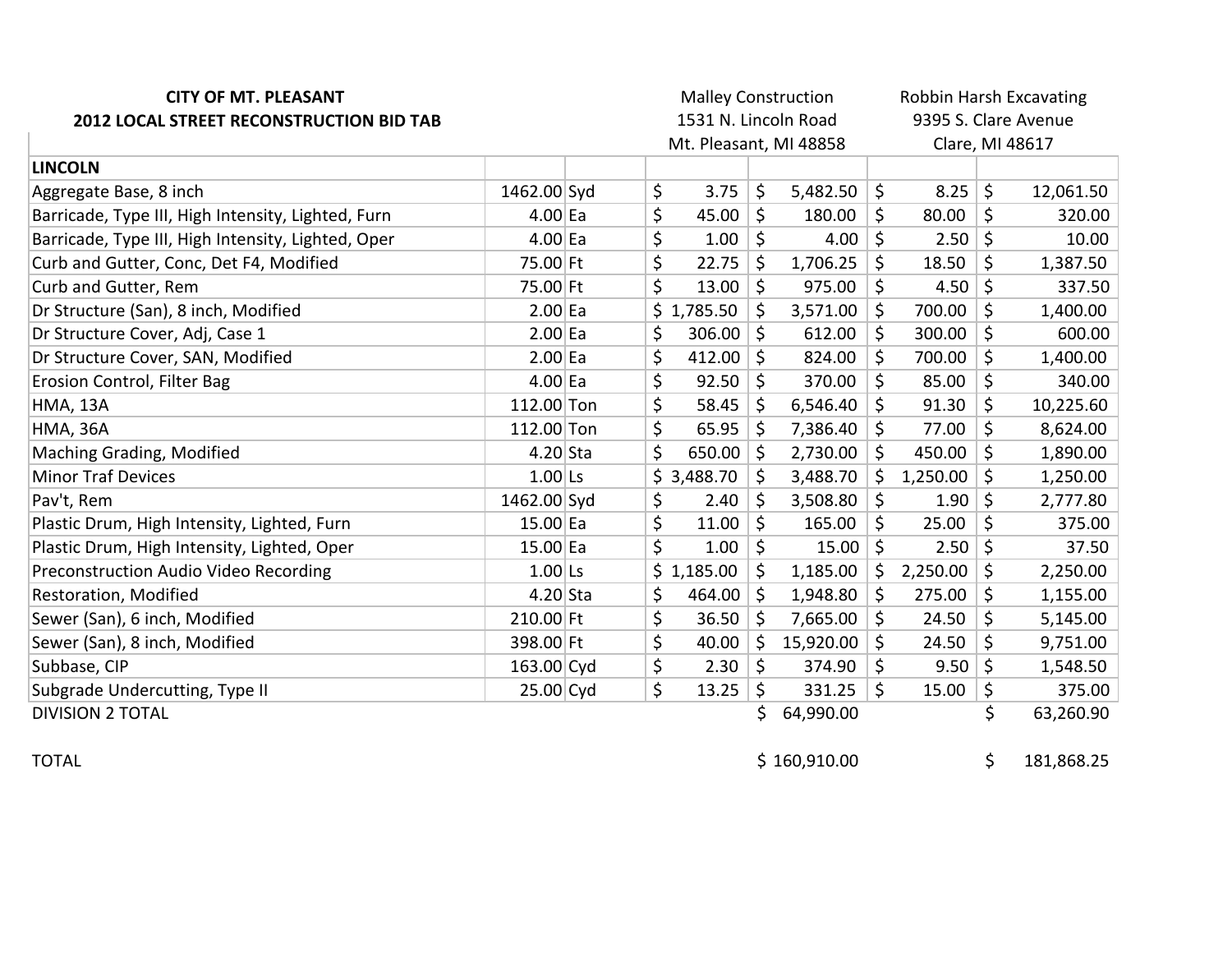| <b>CITY OF MT. PLEASANT</b>                         |             | Ron Bretz Excavating |                  |            |                          |              | <b>Crawford Contracting</b> |                           |                         |            |  |
|-----------------------------------------------------|-------------|----------------------|------------------|------------|--------------------------|--------------|-----------------------------|---------------------------|-------------------------|------------|--|
| 2012 LOCAL STREET RECONSTRUCTION BID TAB            |             |                      | 36 Turrill Road  |            |                          |              |                             | 3680 E. Baseline Road, #B |                         |            |  |
| <b>CRESCENT</b>                                     |             |                      | Lapeer, MI 48446 |            |                          |              |                             | Mt. Pleasant, MI 48858    |                         |            |  |
| Aggregate Base, 8 inch                              | 2475.00 Syd |                      | \$               | 5.70       | $\vert \mathsf{S} \vert$ | 14,107.50    | $\zeta$                     | $5.55$ \$                 |                         | 13,736.25  |  |
| Barricade, Type III, High Intensity, Lighted, Furn  | $8.00$ Ea   |                      | \$               | 45.00      | $\zeta$                  | 360.00       | \$                          | 45.00                     | $\zeta$                 | 360.00     |  |
| Barricade, Type III, High Intensity, Lighted, Oper  | $8.00$ Ea   |                      | \$               | 1.00       | $\zeta$                  | 8.00         | \$                          | 1.00                      | 5                       | 8.00       |  |
| Curb and Gutter, Conc, Det F4, Modified             | 1239.00 Ft  |                      | \$               | 13.50      | \$                       | 16,726.50    | \$                          | 11.00                     | \$                      | 13,629.00  |  |
| Curb and Gutter, Rem                                | 1200.00 Ft  |                      | \$               | 4.00       | $\zeta$                  | 4,800.00     | $\zeta$                     | 6.00                      | $\zeta$                 | 7,200.00   |  |
| Dr Structure Cover, Adj, Case 1                     | $3.00$ Ea   |                      | \$               | 250.00     | $\zeta$                  | 750.00       | \$                          | 300.00                    | \$                      | 900.00     |  |
| Dr Structure Cover, CB, Modified                    | $1.00$ Ea   |                      | \$               | 175.00     | $\mathsf{S}$             | 175.00       | $\zeta$                     | 700.00                    | $\zeta$                 | 700.00     |  |
| Dr Structure Cover, SAN, Modified                   | $2.00$ Ea   |                      | \$               | 675.00     | \$                       | 1,350.00     | \$                          | 650.00                    | $\zeta$                 | 1,300.00   |  |
| Dr Structure Cover, STM, Modified                   | $2.00$ Ea   |                      | \$               | 175.00     | $\zeta$                  | 350.00       | $\zeta$                     | 650.00                    | $\zeta$                 | 1,300.00   |  |
| Dr Structure, 24 Inch Dia                           | $1.00$ Ea   |                      | \$               | 495.00     | \$ ا                     | 495.00       | \$                          | 1,000.00                  | $\zeta$                 | 1,000.00   |  |
| Dr Structure, 60 Inch Dia                           | $1.00$ Ea   |                      |                  | \$2,040.00 | \$                       | 2,040.00     | \$                          | 2,500.00                  | \$                      | 2,500.00   |  |
| Dr Structure, Rem                                   | $4.00$ Ea   |                      | \$               | 225.00     | $\zeta$                  | 900.00       | \$                          | 300.00                    | \$                      | 1,200.00   |  |
| Driveway, Nonreinf Conc, 6 inch                     | 34.00 Syd   |                      | \$               | 41.85      | \$                       | 1,422.90     | \$                          | 33.00                     | \$                      | 1,122.00   |  |
| Erosion Control, Filter Bag                         | $7.00$ Ea   |                      | \$               | 95.00      | $\zeta$                  | 665.00       | $\zeta$                     | 120.00                    | \$                      | 840.00     |  |
| Gas/Water Shutoff Cover, Adj, Case 1                | $2.00$ Ea   |                      | \$               | 75.00      | $\zeta$                  | 150.00       | $\zeta$                     | 200.00                    | $\zeta$                 | 400.00     |  |
| <b>HMA Approach</b>                                 | 78.00 Ton   |                      | \$               | 67.41      | $\zeta$                  | 5,257.98     | $\zeta$                     | 67.41                     | \$                      | 5,257.98   |  |
| <b>HMA, 13A</b>                                     | 155.00 Ton  |                      | \$               | 58.43      | $\zeta$                  | 9,056.65     | \$                          | 58.43                     | \$                      | 9,056.65   |  |
| <b>HMA, 36A</b>                                     | 155.00 Ton  |                      | \$               | 65.94      | $\zeta$                  | 10,220.70    | $\zeta$                     | 65.94                     | \$                      | 10,220.70  |  |
| Maching Grading, Modified                           | $6.00$ Sta  |                      |                  | \$2,150.00 | \$                       | 12,900.00    | \$                          | 1,800.00                  | \$                      | 10,800.00  |  |
| Masonry and Conc Structure, Rem                     | $10.00$ Cyd |                      | \$               | 75.00      | $\zeta$                  | 750.00       | $\zeta$                     | 100.00                    | $\zeta$                 | 1,000.00   |  |
| <b>Minor Traf Devices</b>                           | $1.00$ Ls   |                      | \$               | 950.00     | $\zeta$                  | 950.00       |                             | \$13,550.00               | \$                      | 13,550.00  |  |
| Pav't, Rem                                          | 2685.00 Syd |                      | \$               | 4.75       | \$                       | 12,753.75    | \$                          | 2.70                      | $\overline{\mathsf{S}}$ | 7,249.50   |  |
| Plastic Drum, High Intensity, Lighted, Furn         | $15.00$ Ea  |                      | \$               | 11.00      | \$                       | 165.00       | \$                          | 11.00                     | \$                      | 165.00     |  |
| Plastic Drum, High Intensity, Lighted, Oper         | $15.00$ Ea  |                      | \$               | 1.00       | $\zeta$                  | 15.00        | $\zeta$                     | 1.00                      | $\zeta$                 | 15.00      |  |
| Restoration, Modified                               | $6.00$ Sta  |                      | \$               | 250.00     | \$                       | 1,500.00     | \$                          | 270.00                    | \$                      | 1,620.00   |  |
| Sewer, Rem, Less than 24 inch                       | 65.00 Ft    |                      | \$               | 10.00      | $\zeta$                  | 650.00       | \$                          | 10.00                     | $\zeta$                 | 650.00     |  |
| Subbase, CIP                                        | 860.00 Cyd  |                      | \$               | 8.50       | \$                       | 7,310.00     | \$                          | 8.71                      | \$                      | 7,490.60   |  |
| Subgrade Undercutting, Type II                      | $10.00$ Cyd |                      | \$               | 12.75      | $\zeta$                  | 127.50       | $\zeta$                     | 20.00                     | \$                      | 200.00     |  |
| Underdrain, Subgrade, Open-Graded, 4 inch, Modified | 1239.00 Ft  |                      | \$               | 5.25       | \$                       | 6,504.75     | $\zeta$                     | 4.00                      | \$                      | 4,956.00   |  |
| <b>DIVISION 1 TOTAL</b>                             |             |                      |                  |            |                          | \$112,461.23 |                             |                           | \$                      | 118,426.68 |  |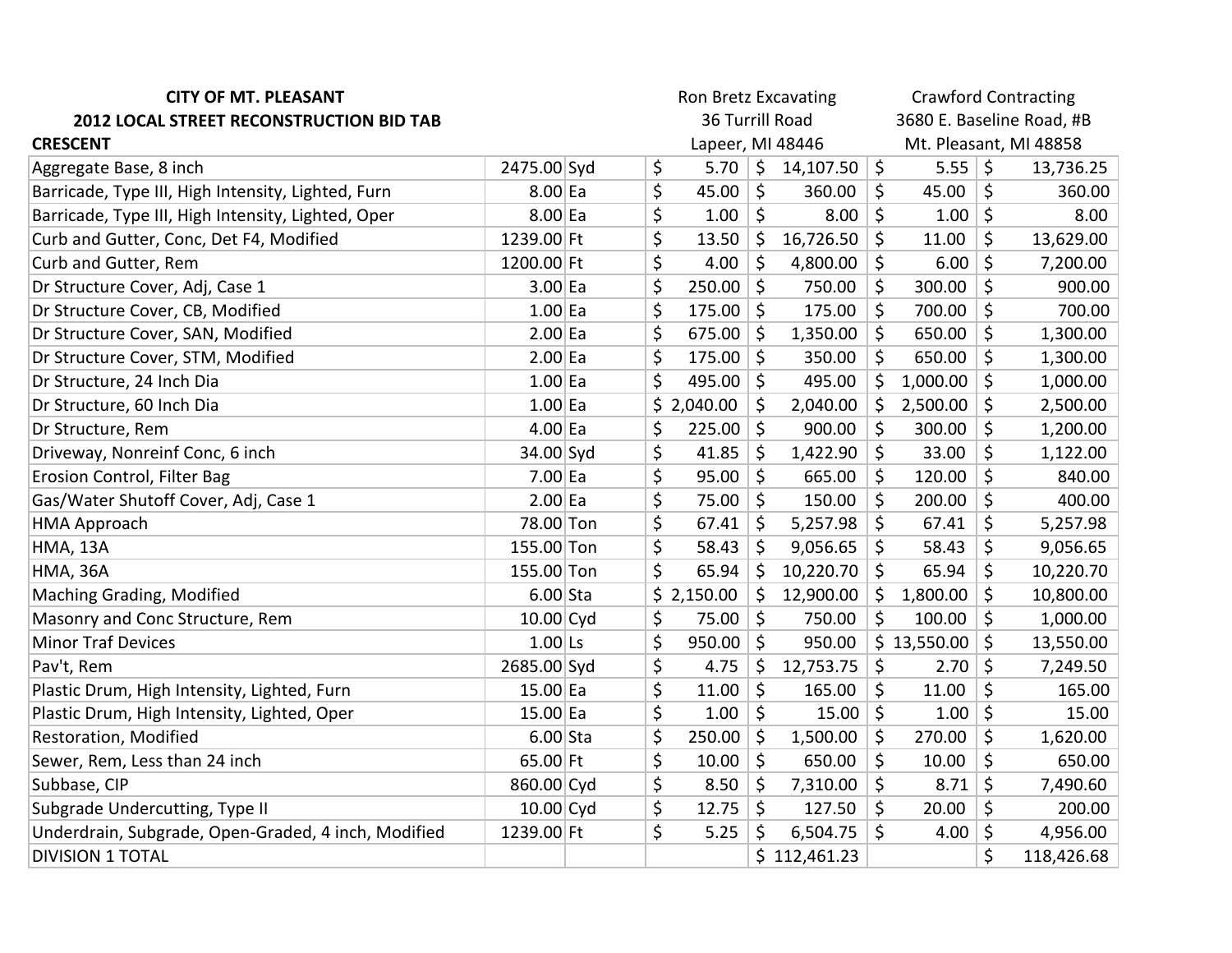| <b>CITY OF MT. PLEASANT</b>                        |                 |  |  |    | Ron Bretz Excavating |            |                           | <b>Crawford Contracting</b> |          |         |           |  |  |
|----------------------------------------------------|-----------------|--|--|----|----------------------|------------|---------------------------|-----------------------------|----------|---------|-----------|--|--|
| 2012 LOCAL STREET RECONSTRUCTION BID TAB           | 36 Turrill Road |  |  |    |                      |            | 3680 E. Baseline Road, #B |                             |          |         |           |  |  |
|                                                    |                 |  |  |    | Lapeer, MI 48446     |            |                           | Mt. Pleasant, MI 48858      |          |         |           |  |  |
| <b>LINCOLN</b>                                     | 1462.00 Syd     |  |  | \$ | 6.15                 | $\vert$ \$ | 8,991.30                  | $\zeta$                     | 5.55     | $\zeta$ | 8,114.10  |  |  |
| Aggregate Base, 8 inch                             | $4.00$ Ea       |  |  | \$ | 45.00                | \$         | 180.00                    | \$                          | 45.00    | \$      | 180.00    |  |  |
| Barricade, Type III, High Intensity, Lighted, Furn | $4.00$ Ea       |  |  | \$ | 1.00                 | \$         | 4.00                      | \$                          | 1.00     | \$      | 4.00      |  |  |
| Barricade, Type III, High Intensity, Lighted, Oper | 75.00 Ft        |  |  | \$ | 22.30                | \$         | 1,672.50                  | \$                          | 20.00    | \$      | 1,500.00  |  |  |
| Curb and Gutter, Conc, Det F4, Modified            | 75.00 Ft        |  |  | \$ | 6.75                 | \$         | 506.25                    | \$                          | 10.00    | \$      | 750.00    |  |  |
| Curb and Gutter, Rem                               | $2.00$ Ea       |  |  |    | \$1,475.00           | \$         | 2,950.00                  | \$                          | 2,500.00 | $\zeta$ | 5,000.00  |  |  |
| Dr Structure (San), 8 inch, Modified               | $2.00$ Ea       |  |  | \$ | 250.00               | $\zeta$    | 500.00                    | \$                          | 300.00   | \$      | 600.00    |  |  |
| Dr Structure Cover, Adj, Case 1                    | $2.00$ Ea       |  |  | \$ | 650.00               | $\zeta$    | 1,300.00                  | \$                          | 500.00   | \$      | 1,000.00  |  |  |
| Dr Structure Cover, SAN, Modified                  | $4.00$ Ea       |  |  | \$ | 95.00                | \$         | 380.00                    | \$                          | 120.00   | \$      | 480.00    |  |  |
| Erosion Control, Filter Bag                        | 112.00 Ton      |  |  | \$ | 58.43                | \$         | 6,544.16                  | $\zeta$                     | 58.43    | \$      | 6,544.16  |  |  |
| <b>HMA, 13A</b>                                    | 112.00 Ton      |  |  | \$ | 65.94                | $\zeta$    | 7,385.28                  | \$                          | 65.94    | \$      | 7,385.28  |  |  |
| <b>HMA, 36A</b>                                    | $4.20$ Sta      |  |  |    | \$1,750.00           | \$         | 7,350.00                  | \$                          | 700.00   | \$      | 2,940.00  |  |  |
| Maching Grading, Modified                          | $1.00$ Ls       |  |  | \$ | 900.00               | $\zeta$    | 900.00                    | Ŝ.                          | 8,500.00 | \$      | 8,500.00  |  |  |
| <b>Minor Traf Devices</b>                          | 1462.00 Syd     |  |  | \$ | 5.25                 | \$         | 7,675.50                  | \$                          | 2.70     | \$      | 3,947.40  |  |  |
| Pav't, Rem                                         | 15.00 Ea        |  |  | \$ | 11.00                | \$         | 165.00                    | \$                          | 11.00    | \$      | 165.00    |  |  |
| Plastic Drum, High Intensity, Lighted, Furn        | 15.00 Ea        |  |  | \$ | 1.00                 | $\zeta$    | 15.00                     | \$                          | 1.00     | \$      | 15.00     |  |  |
| Plastic Drum, High Intensity, Lighted, Oper        | $1.00$ Ls       |  |  |    | \$1,185.00           | \$         | 1,185.00                  | \$                          | 1,200.00 | \$      | 1,200.00  |  |  |
| Preconstruction Audio Video Recording              | $4.20$ Sta      |  |  | \$ | 250.00               | \$         | 1,050.00                  | \$                          | 260.00   | \$      | 1,092.00  |  |  |
| Restoration, Modified                              | 210.00 Ft       |  |  | \$ | 28.25                | \$         | 5,932.50                  | \$                          | 45.00    | \$      | 9,450.00  |  |  |
| Sewer (San), 6 inch, Modified                      | 398.00 Ft       |  |  | \$ | 57.00                | \$         | 22,686.00                 | $\zeta$                     | 62.00    | \$      | 24,676.00 |  |  |
| Sewer (San), 8 inch, Modified                      | 163.00 Cyd      |  |  | \$ | 8.20                 | \$         | 1,336.60                  | \$                          | 10.00    | \$      | 1,630.00  |  |  |
| Subbase, CIP                                       | 25.00 Cyd       |  |  | \$ | 12.50                | \$         | 312.50                    | \$                          | 20.00    | \$      | 500.00    |  |  |
| Subgrade Undercutting, Type II                     |                 |  |  |    |                      | \$.        | 79,021.59                 |                             |          | \$      | 85,672.94 |  |  |
| <b>DIVISION 2 TOTAL</b>                            |                 |  |  |    |                      |            |                           |                             |          |         |           |  |  |

**TOTAL** 

 $$191,482.82$  $\ddot{\mathsf{S}}$ 

204,099.62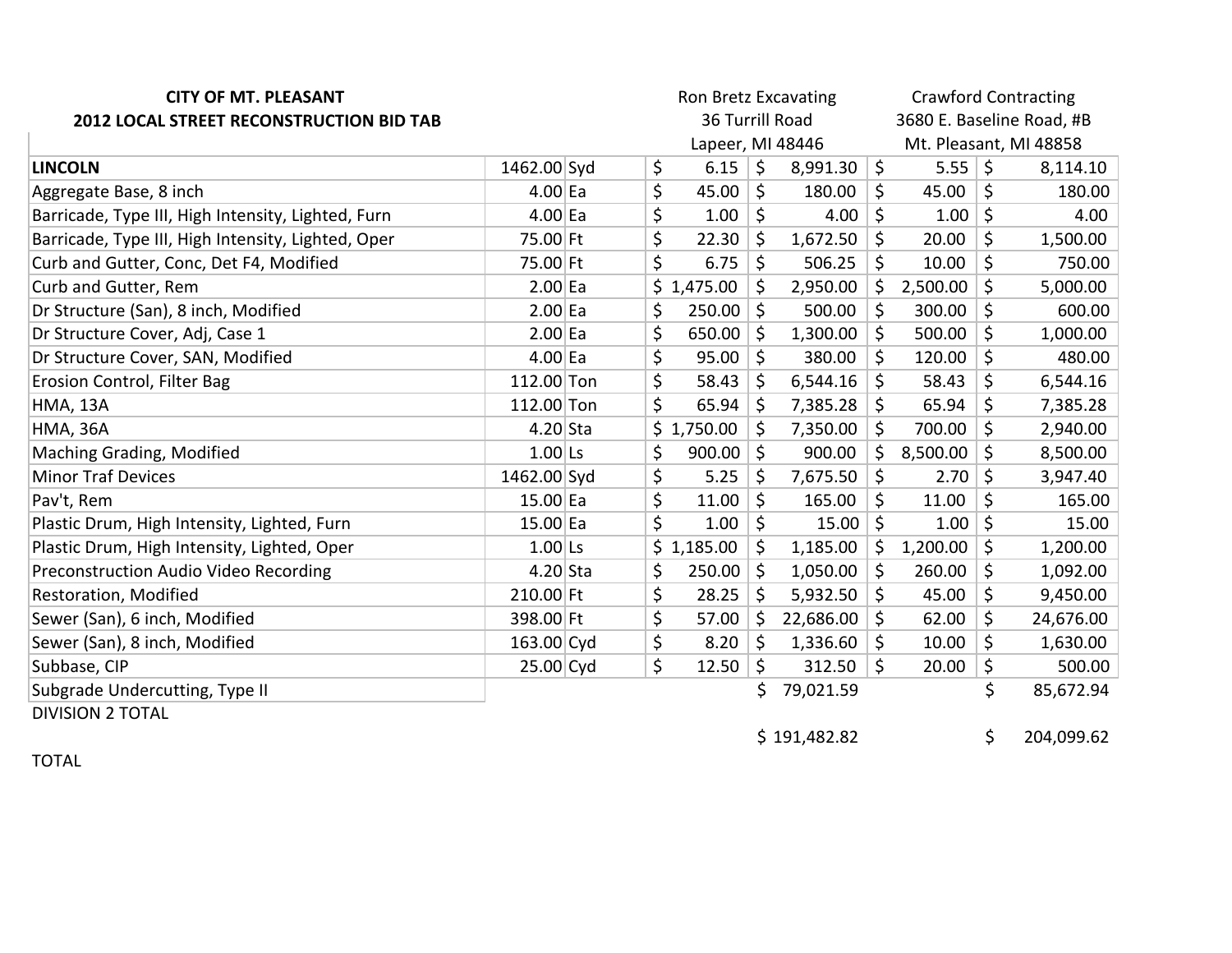| <b>CITY OF MT. PLEASANT</b>                         | Glawe, Inc. |  |                  |                  |         |              |  |  |
|-----------------------------------------------------|-------------|--|------------------|------------------|---------|--------------|--|--|
| 2012 LOCAL STREET RECONSTRUCTION BID TAB            |             |  | 1010 US 23 North |                  |         |              |  |  |
| <b>CRESCENT</b>                                     |             |  |                  | Alpena, MI 49707 |         |              |  |  |
| Aggregate Base, 8 inch                              | 2475.00 Syd |  | \$               | 5.00             | $\zeta$ | 12,375.00    |  |  |
| Barricade, Type III, High Intensity, Lighted, Furn  | $8.00$ Ea   |  | \$               | 100.00           | \$      | 800.00       |  |  |
| Barricade, Type III, High Intensity, Lighted, Oper  | 8.00 Ea     |  | \$               | 50.00            | \$      | 400.00       |  |  |
| Curb and Gutter, Conc, Det F4, Modified             | 1239.00 Ft  |  | \$               | 25.00            | \$      | 30,975.00    |  |  |
| Curb and Gutter, Rem                                | 1200.00 Ft  |  | \$               | 0.90             | \$      | 1,080.00     |  |  |
| Dr Structure Cover, Adj, Case 1                     | $3.00$ Ea   |  | \$               | 284.00           | \$      | 852.00       |  |  |
| Dr Structure Cover, CB, Modified                    | $1.00$ Ea   |  | \$               | 580.00           | \$      | 580.00       |  |  |
| Dr Structure Cover, SAN, Modified                   | $2.00$ Ea   |  | \$               | 450.00           | \$      | 900.00       |  |  |
| Dr Structure Cover, STM, Modified                   | $2.00$ Ea   |  | \$               | 450.00           | \$      | 900.00       |  |  |
| Dr Structure, 24 Inch Dia                           | $1.00$ Ea   |  | \$               | 800.00           | \$      | 800.00       |  |  |
| Dr Structure, 60 Inch Dia                           | $1.00$ Ea   |  |                  | \$2,675.00       | \$      | 2,675.00     |  |  |
| Dr Structure, Rem                                   | $4.00$ Ea   |  | \$               | 236.00           | \$      | 944.00       |  |  |
| Driveway, Nonreinf Conc, 6 inch                     | 34.00 Syd   |  | \$               | 41.50            | \$      | 1,411.00     |  |  |
| Erosion Control, Filter Bag                         | $7.00$ Ea   |  | \$               | 110.00           | $\zeta$ | 770.00       |  |  |
| Gas/Water Shutoff Cover, Adj, Case 1                | $2.00$ Ea   |  | \$               | 444.00           | \$      | 888.00       |  |  |
| <b>HMA Approach</b>                                 | 78.00 Ton   |  | \$               | 142.00           | \$      | 11,076.00    |  |  |
| <b>HMA, 13A</b>                                     | 155.00 Ton  |  | \$               | 82.00            | \$      | 12,710.00    |  |  |
| <b>HMA, 36A</b>                                     | 155.00 Ton  |  | \$               | 82.00            | \$      | 12,710.00    |  |  |
| Maching Grading, Modified                           | $6.00$ Sta  |  | \$               | 591.00           | \$      | 3,546.00     |  |  |
| Masonry and Conc Structure, Rem                     | $10.00$ Cyd |  | \$               | 11.00            | \$      | 110.00       |  |  |
| <b>Minor Traf Devices</b>                           | $1.00$ Ls   |  | \$               | 1,400.00         | \$      | 1,400.00     |  |  |
| Pav't, Rem                                          | 2685.00 Syd |  | \$               | 2.00             | \$      | 5,370.00     |  |  |
| Plastic Drum, High Intensity, Lighted, Furn         | $15.00$ Ea  |  | \$               | 7.00             | \$      | 105.00       |  |  |
| Plastic Drum, High Intensity, Lighted, Oper         | $15.00$ Ea  |  | \$               | 7.00             | \$      | 105.00       |  |  |
| Restoration, Modified                               | $6.00$ Sta  |  | \$               | 1,475.00         | \$      | 8,850.00     |  |  |
| Sewer, Rem, Less than 24 inch                       | $65.00$ Ft  |  | \$               | 20.00            | \$      | 1,300.00     |  |  |
| Subbase, CIP                                        | 860.00 Cyd  |  | \$               | 10.75            | \$      | 9,245.00     |  |  |
| Subgrade Undercutting, Type II                      | $10.00$ Cyd |  | \$               | 24.00            | \$      | 240.00       |  |  |
| Underdrain, Subgrade, Open-Graded, 4 inch, Modified | 1239.00 Ft  |  | \$               | 12.00            | \$      | 14,868.00    |  |  |
| <b>DIVISION 1 TOTAL</b>                             |             |  |                  |                  |         | \$137,985.00 |  |  |